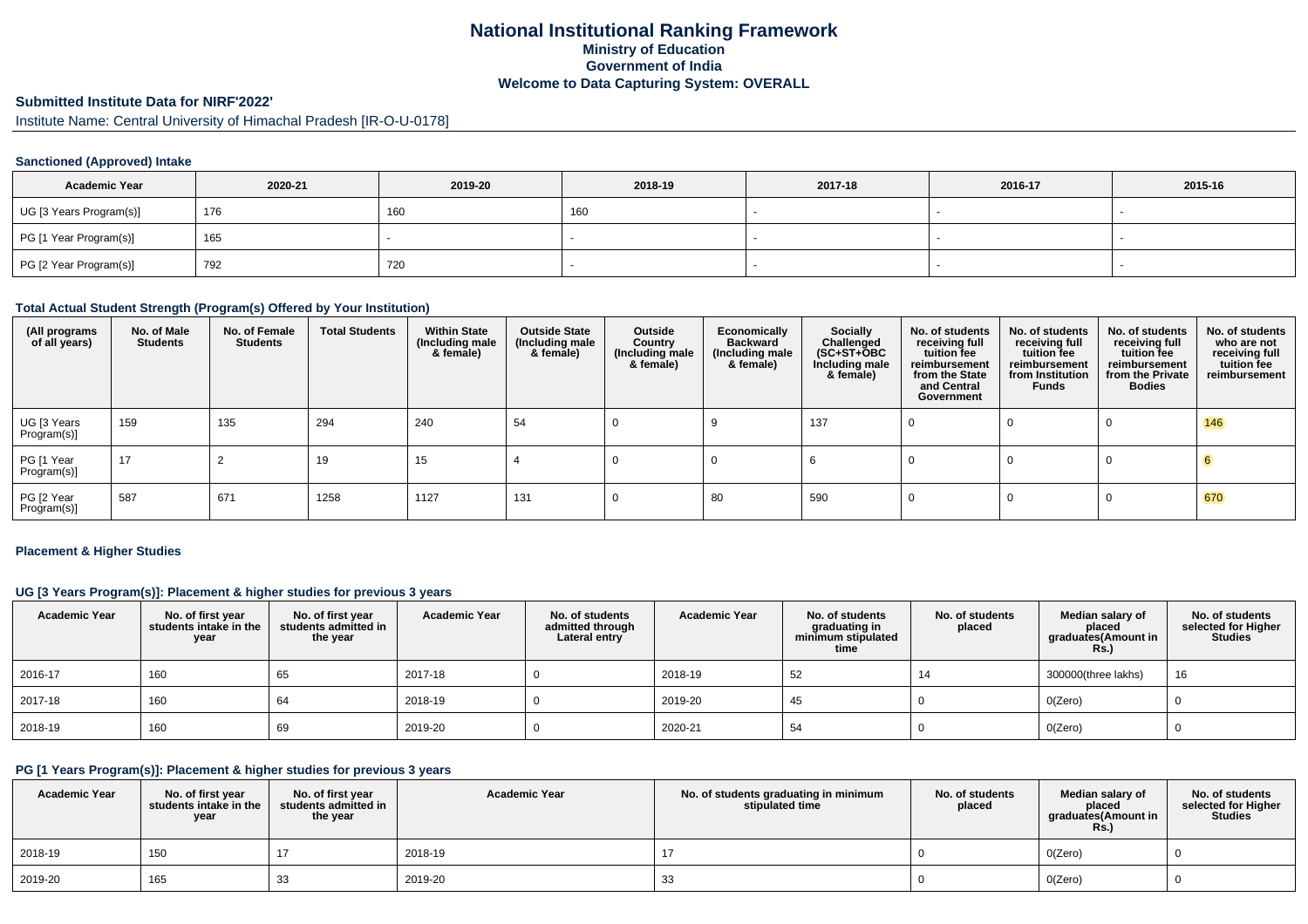| $12020 - 21$ |  | 2020-21 |  |  | 0(Zerc |  |
|--------------|--|---------|--|--|--------|--|
|--------------|--|---------|--|--|--------|--|

## **PG [2 Years Program(s)]: Placement & higher studies for previous 3 years**

| <b>Academic Year</b> | No. of first year<br>students intake in the<br>year | No. of first vear<br>students admitted in<br>the year | <b>Academic Year</b> | No. of students graduating in minimum<br>stipulated time | No. of students<br>placed | Median salary of<br>placed<br>graduates(Amount in<br><b>Rs.)</b> | No. of students<br>selected for Higher<br><b>Studies</b> |
|----------------------|-----------------------------------------------------|-------------------------------------------------------|----------------------|----------------------------------------------------------|---------------------------|------------------------------------------------------------------|----------------------------------------------------------|
| 2017-18              | 720                                                 | 421                                                   | 2018-19              | 357                                                      | 47                        | 350000(three lakh fifty<br>thousand)                             | 47                                                       |
| 2018-19              | 720                                                 | 538                                                   | 2019-20              | 455                                                      | 50                        | 350000(three lakh fifty<br>thousand)                             | 45                                                       |
| 2019-20              | 720                                                 | 583                                                   | 2020-21              | 577                                                      | 04                        | 275000(two lakh<br>seventy five thousand)                        | 30                                                       |

### **Ph.D Student Details**

| Ph.D (Student pursuing doctoral program till 2020-21 Students admitted in the academic year 2020-21 should not be entered here.) |                                                                                                                                  |                                                            |                       |  |  |  |
|----------------------------------------------------------------------------------------------------------------------------------|----------------------------------------------------------------------------------------------------------------------------------|------------------------------------------------------------|-----------------------|--|--|--|
|                                                                                                                                  |                                                                                                                                  |                                                            | <b>Total Students</b> |  |  |  |
| Full Time                                                                                                                        |                                                                                                                                  | 353                                                        |                       |  |  |  |
| Part Time                                                                                                                        |                                                                                                                                  | 0                                                          |                       |  |  |  |
|                                                                                                                                  |                                                                                                                                  | No. of Ph.D students graduated (including Integrated Ph.D) |                       |  |  |  |
|                                                                                                                                  | 2020-21                                                                                                                          | 2019-20                                                    | 2018-19               |  |  |  |
| Full Time                                                                                                                        | 34                                                                                                                               | 23                                                         |                       |  |  |  |
| Part Time                                                                                                                        |                                                                                                                                  | 0                                                          |                       |  |  |  |
|                                                                                                                                  | PG (Student pursuing MD/MS/DNB program till 2020-21 Students admitted in the academic year 2021 - 22 should not be entered here) |                                                            |                       |  |  |  |
|                                                                                                                                  | Number of students pursuing PG (MD/MS/DNB) program                                                                               |                                                            |                       |  |  |  |
|                                                                                                                                  | No. of students Graduating in PG (MD/MS/DNB) program                                                                             |                                                            |                       |  |  |  |
| 2020-21                                                                                                                          | 2019-20                                                                                                                          |                                                            | 2018-19               |  |  |  |
|                                                                                                                                  | 0                                                                                                                                |                                                            |                       |  |  |  |

#### **Online Education**

| 1. Does all programs/courses were completed on time.                                                        |  | Yes                                                                                                                              |  |  |
|-------------------------------------------------------------------------------------------------------------|--|----------------------------------------------------------------------------------------------------------------------------------|--|--|
| 2. Measures taken to complete the syllabus of courses and programs.                                         |  | Tutorials, quizes and assignments                                                                                                |  |  |
| 3. The period of delay in completion of syllabus (in months).                                               |  |                                                                                                                                  |  |  |
| 4. The period of delay in conducting exams (in months).                                                     |  |                                                                                                                                  |  |  |
| <b>Portal Name</b><br>No. of students offered online courses which have credit<br>transferred to transcript |  | Total no, of online courses which have credit transferred<br>Total no. of credits transferred to transcript<br>to the transcript |  |  |
| Swayam                                                                                                      |  |                                                                                                                                  |  |  |
| 5. No. of courses developed and available online on Swayam platform by your institution faculty             |  | 25                                                                                                                               |  |  |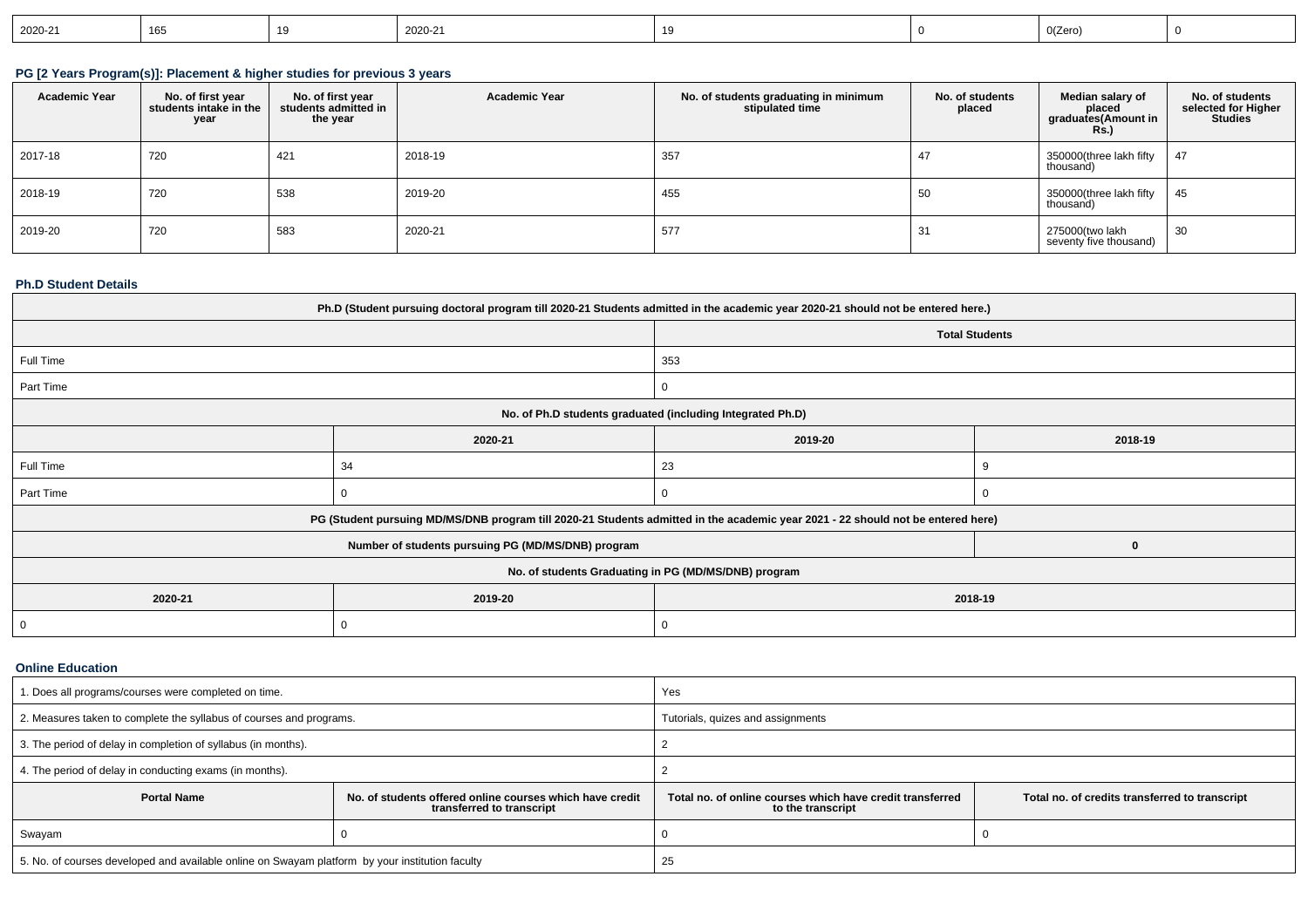### **Financial Resources: Utilised Amount for the Capital expenditure for previous 3 years**

| <b>Academic Year</b>                                                                                 | 2020-21                                   | 2019-20                                                                        | 2018-19                                                                                   |  |  |  |
|------------------------------------------------------------------------------------------------------|-------------------------------------------|--------------------------------------------------------------------------------|-------------------------------------------------------------------------------------------|--|--|--|
|                                                                                                      | <b>Utilised Amount</b>                    | <b>Utilised Amount</b>                                                         | <b>Utilised Amount</b>                                                                    |  |  |  |
| Annual Capital Expenditure on Academic Activities and Resources (excluding expenditure on buildings) |                                           |                                                                                |                                                                                           |  |  |  |
| Library                                                                                              | 6029000 (SIXTY LAKH TWENTY NINE THOUSAND) | 2593504 (TWENTY FIVE LAKH NINETY THREE THOUSAND<br>FIVE HUNDRED AND FOUR ONLY) | 2621231 (TWENTY SIX LAKH TWENTY ONE THOUSAND<br>TWO HUNDRED AND THIRTY ONE ONLY)          |  |  |  |
| New Equipment for Laboratories                                                                       | 25000000 (TWO CRORE FIFTY LAKH)           | 4990026 (Forty nine lakhs ninety thousand twenty six only)                     | 5518388 (Forty nine lakhs ninety thousand twenty six only)                                |  |  |  |
| <b>Engineering Workshops</b>                                                                         | 0 (zero)                                  | $0$ (zero)                                                                     | $0$ (zero)                                                                                |  |  |  |
| Other expenditure on creation of Capital Assets (excluding<br>expenditure on Land and Building)      | 19100000 (ONE CRORE NINETY ONE LAKH)      | 1399232 (Thirteen Lakhs ninety nine thousand two hundred<br>thirty two only)   | 14826292 (one crore forty eight lakhs twenty six thousand two<br>hundred ninety two only) |  |  |  |

## **Financial Resources: Utilised Amount for the Operational expenditure for previous 3 years**

| <b>Academic Year</b>                                                                                                                                                                           | 2020-21                                                         | 2019-20                                                                                    | 2018-19                                                                                    |  |  |  |
|------------------------------------------------------------------------------------------------------------------------------------------------------------------------------------------------|-----------------------------------------------------------------|--------------------------------------------------------------------------------------------|--------------------------------------------------------------------------------------------|--|--|--|
|                                                                                                                                                                                                | <b>Utilised Amount</b>                                          | <b>Utilised Amount</b>                                                                     | <b>Utilised Amount</b>                                                                     |  |  |  |
| <b>Annual Operational Expenditure</b>                                                                                                                                                          |                                                                 |                                                                                            |                                                                                            |  |  |  |
| Salaries (Teaching and Non Teaching staff)                                                                                                                                                     | 237020000 (TWENTY THREE CRORE SEVENTY LAKH<br>TWENTY THOUSAND ) | 197715908 (Nineteen crore seventy seven lakhs fifteen<br>thousand nine hundred eight only) | 168723212 (Nineteen crore seventy seven lakhs fifteen<br>thousand nine hundred eight only) |  |  |  |
| Maintenance of Academic Infrastructure or consumables and<br>other running expenditures(excluding maintenance of hostels<br>and allied services, rent of the building, depreciation cost, etc) | 83261000 (EIGHT CRORE THIRTY TWO LAKH SIXTY ONE<br>THOUSAND)    | 78758000 (SEVEN CRORE EIGHTY SEVEN LAKH FIFTY<br>EIGHT THOUSAND)                           | 83218000 (EIGHT CRORE THIRTY TWO LAKH EIGHTEEN<br>THOUSAND)                                |  |  |  |
| Seminars/Conferences/Workshops                                                                                                                                                                 | 295000 (TWO LAKH NINETY FIVE THOUSAND)                          | 387865 (Three lakhs eighty seven thousand eight hundred<br>sixty five only)                | 683385 (Six lakhs eighty three thousand three hundred eighty<br>five only)                 |  |  |  |

#### **IPR**

| Calendar year            | 2020 | 2019 | 2018 |
|--------------------------|------|------|------|
| No. of Patents Published |      |      |      |
| No. of Patents Granted   |      |      |      |

### **Sponsored Research Details**

| <b>Financial Year</b>                    | 2020-21                                           | 2019-20                                                                   | 2018-19                                                       |
|------------------------------------------|---------------------------------------------------|---------------------------------------------------------------------------|---------------------------------------------------------------|
| Total no. of Sponsored Projects          |                                                   | 10                                                                        |                                                               |
| Total no. of Funding Agencies            |                                                   |                                                                           |                                                               |
| Total Amount Received (Amount in Rupees) | 9548020                                           | 17362682                                                                  | 10912848                                                      |
| Amount Received in Words                 | Nine crore fifty four lakhs eight thousand twenty | One crore seventy three lakh sixty two thousand six hundred<br>eighty two | one crore nine lakh twelve thousand eight hundred forty eight |

## **Consultancy Project Details**

| <b>Financial Year</b>                                                                                           |         |         |         |
|-----------------------------------------------------------------------------------------------------------------|---------|---------|---------|
| the contract of the contract of the contract of the contract of the contract of the contract of the contract of | 2020-21 | 2019-20 | 2018-19 |
| Total no. of Consultancy Projects                                                                               |         |         |         |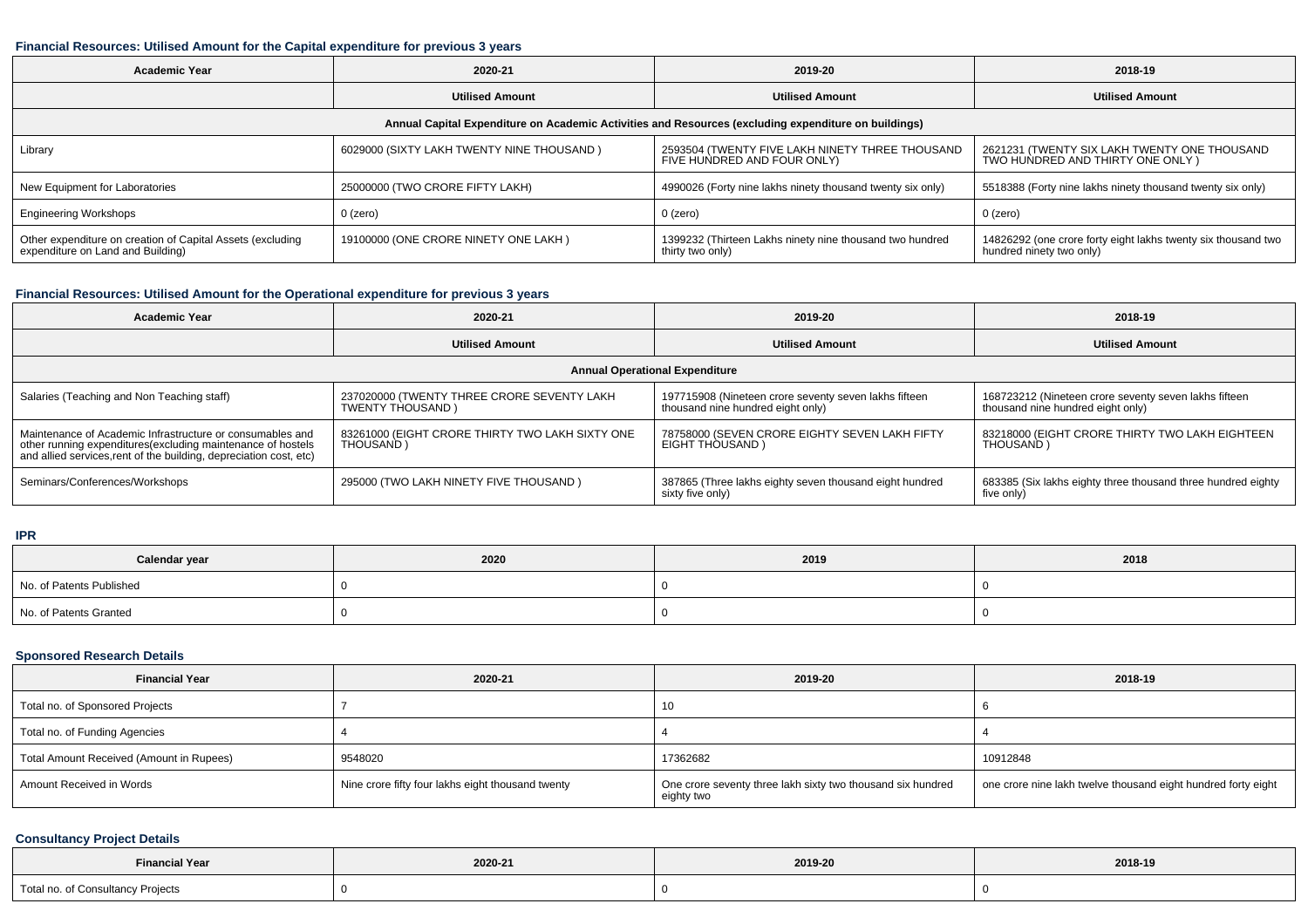| Total no. of Client Organizations        |      |      |      |
|------------------------------------------|------|------|------|
| Total Amount Received (Amount in Rupees) |      |      |      |
| Amount Received in Words                 | Zero | Zero | Zero |

## **Executive Development Program/Management Development Programs**

| <b>Financial Year</b>                                                             | 2020-21       | 2019-20 | 2018-19 |
|-----------------------------------------------------------------------------------|---------------|---------|---------|
| Total no. of Executive Development Programs/ Management<br>Development Programs   | $^{\circ}$ 28 | -20     |         |
| Total no. of Participants                                                         | 584           | 569     | 619     |
| Total Annual Earnings (Amount in Rupees)(Excluding Lodging<br>& Boarding Charges) | - 0           |         |         |
| Total Annual Earnings in Words                                                    | Zero          | Zero    | Zero    |

## **PCS Facilities: Facilities of physically challenged students**

| 1. Do your institution buildings have Lifts/Ramps?                                                                                                         | Yes, more than 80% of the buildings |
|------------------------------------------------------------------------------------------------------------------------------------------------------------|-------------------------------------|
| 2. Do your institution have provision for walking aids, including wheelchairs and transportation from one building to another for<br>handicapped students? | Yes                                 |
| 3. Do your institution buildings have specially designed toilets for handicapped students?                                                                 | Yes, more than 80% of the buildings |

## **Accreditation**

#### **NBA Accreditation**

| <b>NO</b><br>Accreditation?<br>- valid NBA .<br>: nave : |  |
|----------------------------------------------------------|--|
|----------------------------------------------------------|--|

#### **NAAC Accreditation**

| 1. Does your institute have a valid NAAC Accreditation? |            | YES        |             |
|---------------------------------------------------------|------------|------------|-------------|
| Valid from                                              |            | Valid upto | <b>CGPA</b> |
| 01-05-2017                                              | 02-05-2022 |            | 2.78        |

## **Faculty Details**

| Srno           | Name                     | Age | Designation                | Gender | Qualification | <b>Experience (In</b><br><b>Months</b> ) | <b>Currently working</b><br>with institution? | <b>Joining Date</b> | <b>Leaving Date</b> | <b>Association type</b> |
|----------------|--------------------------|-----|----------------------------|--------|---------------|------------------------------------------|-----------------------------------------------|---------------------|---------------------|-------------------------|
|                | Dr Aditi Sharma          | 41  | <b>Assistant Professor</b> | Female | Ph.D          | 132                                      | Yes                                           | 07-11-2012          | $- -$               | Regular                 |
| $\overline{2}$ | Dr Ashish Nag            | 39  | Associate Professor        | Male   | Ph.D          | 16                                       | Yes                                           | 11-05-2012          | $\sim$              | Regular                 |
| 3              | Dr Bhawana<br>Bhardwaj   | 40  | <b>Assistant Professor</b> | Female | Ph.D          | 106                                      | Yes                                           | 07-11-2012          | $\sim$              | Regular                 |
| 4              | Dr Chaman Lal            | 37  | <b>Assistant Professor</b> | Male   | Ph.D          | 105                                      | Yes                                           | 04-12-2012          | $- -$               | Regular                 |
| 5              | Dr Dipanker Sharma       | 38  | Professor                  | Male   | Ph.D          | 22                                       | Yes                                           | 01-11-2019          | $\sim$              | Regular                 |
| 6              | Dr Gitanjali<br>Upadhaya | 43  | <b>Assistant Professor</b> | Female | Ph.D          | 108                                      | Yes                                           | 19-11-2012          | $- -$               | Regular                 |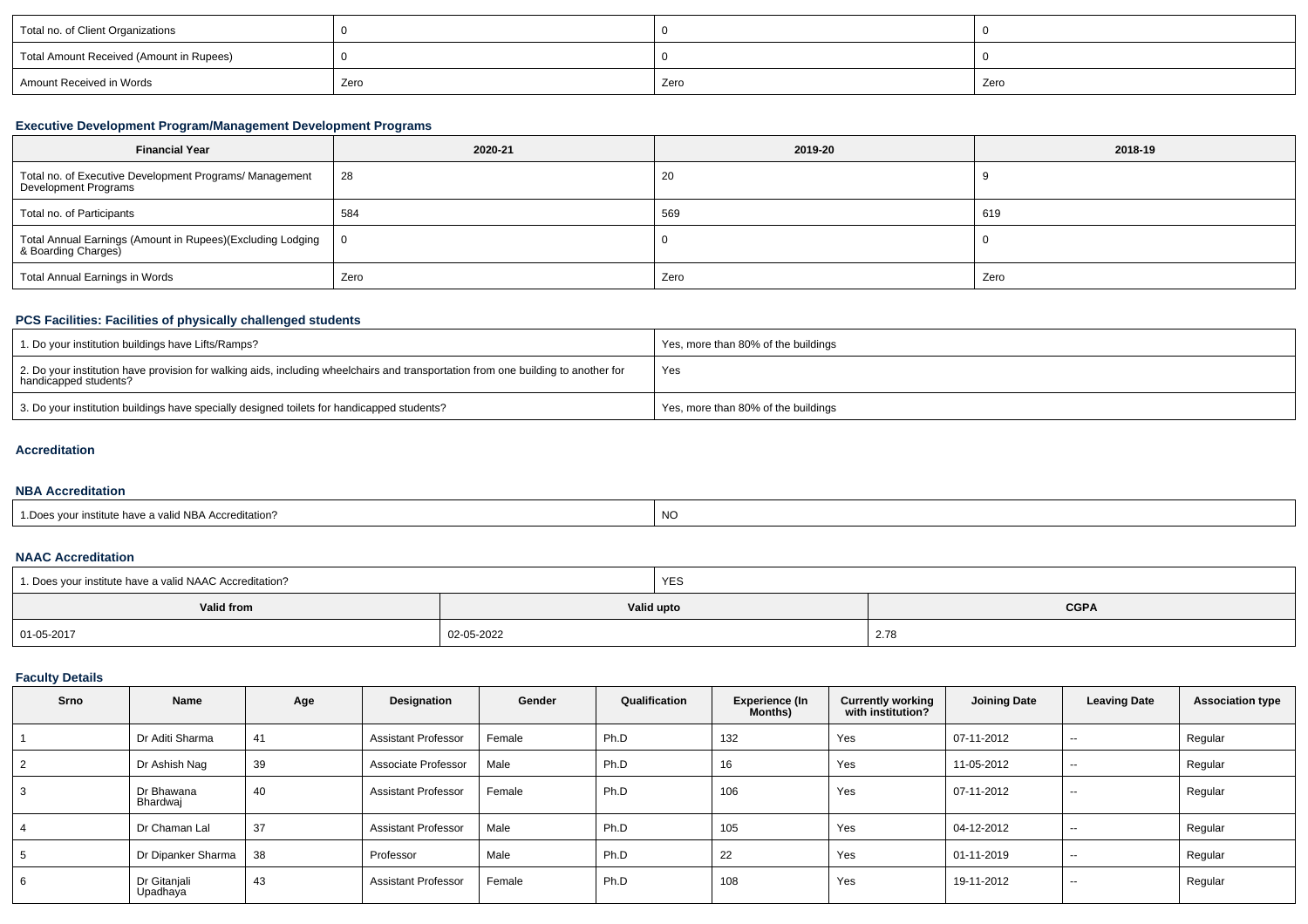| $\overline{7}$ | Dr Manpreet Arora              | 41 | <b>Assistant Professor</b> | Female | Ph.D | 106 | Yes | 07-11-2012 | $\overline{\phantom{a}}$ | Regular |
|----------------|--------------------------------|----|----------------------------|--------|------|-----|-----|------------|--------------------------|---------|
| 8              | Dr Mohinder Singh              | 47 | Professor                  | Male   | Ph.D | 104 | Yes | 11-03-2012 | ⊶.                       | Regular |
| 9              | Rita Devi                      | 33 | <b>Assistant Professor</b> | Female | Ph.D | 64  | Yes | 28-11-2016 | $\sim$                   | Regular |
| 10             | Sanjeev Gupta                  | 51 | Professor                  | Male   | Ph.D | 348 | Yes | 04-04-2012 | -−                       | Regular |
| 11             | Sarvesh Kumar                  | 43 | <b>Assistant Professor</b> | Male   | Ph.D | 129 | Yes | 21-12-2012 | --                       | Regular |
| 12             | Prof Ambrish Kumar<br>Mahajan  | 59 | Professor                  | Male   | Ph.D | 102 | Yes | 26-02-2013 | $\mathbf{u}$             | Regular |
| 13             | Prof Roshan Lal<br>Sharma      | 53 | Professor                  | Male   | Ph.D | 113 | Yes | 27-03-2012 | Ξ.                       | Regular |
| 14             | Dr Subramaniya<br>Sastri       | 50 | Professor                  | Male   | Ph.D | 312 | Yes | 14-03-2012 | Ξ.                       | Regular |
| 15             | Dr Manoj Kumar<br>Saxena       | 48 | Associate Professor        | Male   | Ph.D | 277 | Yes | 16-11-2012 | $\mathbf{u}$             | Regular |
| 16             | Dr Pradeep Kumar<br>Nair       | 45 | Professor                  | Male   | Ph.D | 112 | Yes | 02-05-2015 | Ξ.                       | Regular |
| 17             | Dr Bhag Chand<br>Chauhan       | 52 | Professor                  | Male   | Ph.D | 114 | Yes | 27-09-2015 | $\mathbf{u}$             | Regular |
| 18             | Prof Rakesh Kumar              | 41 | Professor                  | Male   | Ph.D | 200 | Yes | 30-04-2013 | $\sim$                   | Regular |
| 19             | Prof Vishal Sood               | 43 | Professor                  | Male   | Ph.D | 252 | Yes | 01-10-2019 | $\overline{\phantom{a}}$ | Regular |
| 20             | Prof Hum Chand                 | 44 | Professor                  | Male   | Ph.D | 156 | Yes | 21-11-2019 | ⊷.                       | Regular |
| 21             | Prof Narayan Singh<br>Rao      | 61 | Professor                  | Male   | Ph.D | 328 | Yes | 19-02-2020 | --                       | Regular |
| 22             | Prof Pardeep Kumar             | 46 | Professor                  | Male   | Ph.D | 192 | Yes | 24-02-2020 | --                       | Regular |
| 23             | Dr Dimple Patel                | 44 | Associate Professor        | Female | Ph.D | 169 | Yes | 03-12-2012 | -−                       | Regular |
| 24             | Dr Bhiraspati Mishra           | 47 | Associate Professor        | Male   | Ph.D | 288 | Yes | 05-08-2019 | --                       | Regular |
| 25             | Dr Suman Sharma                | 40 | <b>Assistant Professor</b> | Male   | Ph.D | 180 | Yes | 08-11-2012 | -−                       | Regular |
| 26             | Dr Sunil Kumar                 | 43 | Associate Professor        | Male   | Ph.D | 168 | Yes | 04-09-2019 | $\overline{\phantom{a}}$ | Regular |
| 27             | Dr Kanwar<br>Chandardeep Singh | 41 | Associate Professor        | Male   | Ph.D | 144 | Yes | 30-09-2019 | $\overline{\phantom{a}}$ | Regular |
| 28             | Dr Jagmeet Singh               | 42 | Associate Professor        | Male   | Ph.D | 180 | Yes | 10-10-2019 | ⊷.                       | Regular |
| 29             | Dr Rajender Kumar              | 39 | Associate Professor        | Male   | Ph.D | 23  | Yes | 18-10-2019 | --                       | Regular |
| 30             | Sh Rajkumar<br>Upadhyay        | 42 | Associate Professor        | Male   | Ph.D | 156 | Yes | 08-11-2019 | $\overline{\phantom{a}}$ | Regular |
| 31             | Dr Mahesh Kulheria             | 42 | Associate Professor        | Male   | Ph.D | 22  | Yes | 20-11-2019 | Щ,                       | Regular |
| 32             | Dr Archi Bhatia                | 41 | Associate Professor        | Female | Ph.D | 108 | Yes | 29-11-2019 | $\sim$                   | Regular |
| 33             | Dr Shivarama Rao K             | 45 | Associate Professor        | Male   | Ph.D | 20  | Yes | 03-01-2020 | Щ,                       | Regular |
| 34             | Dr Nanduri Raj<br>Gopal        | 56 | Associate Professor        | Male   | Ph.D | 18  | Yes | 25-02-2020 | Щ,                       | Regular |
| 35             | Dr Malkit Singh                | 42 | Associate Professor        | Male   | Ph.D | 17  | Yes | 22-04-2020 | $\overline{\phantom{a}}$ | Regular |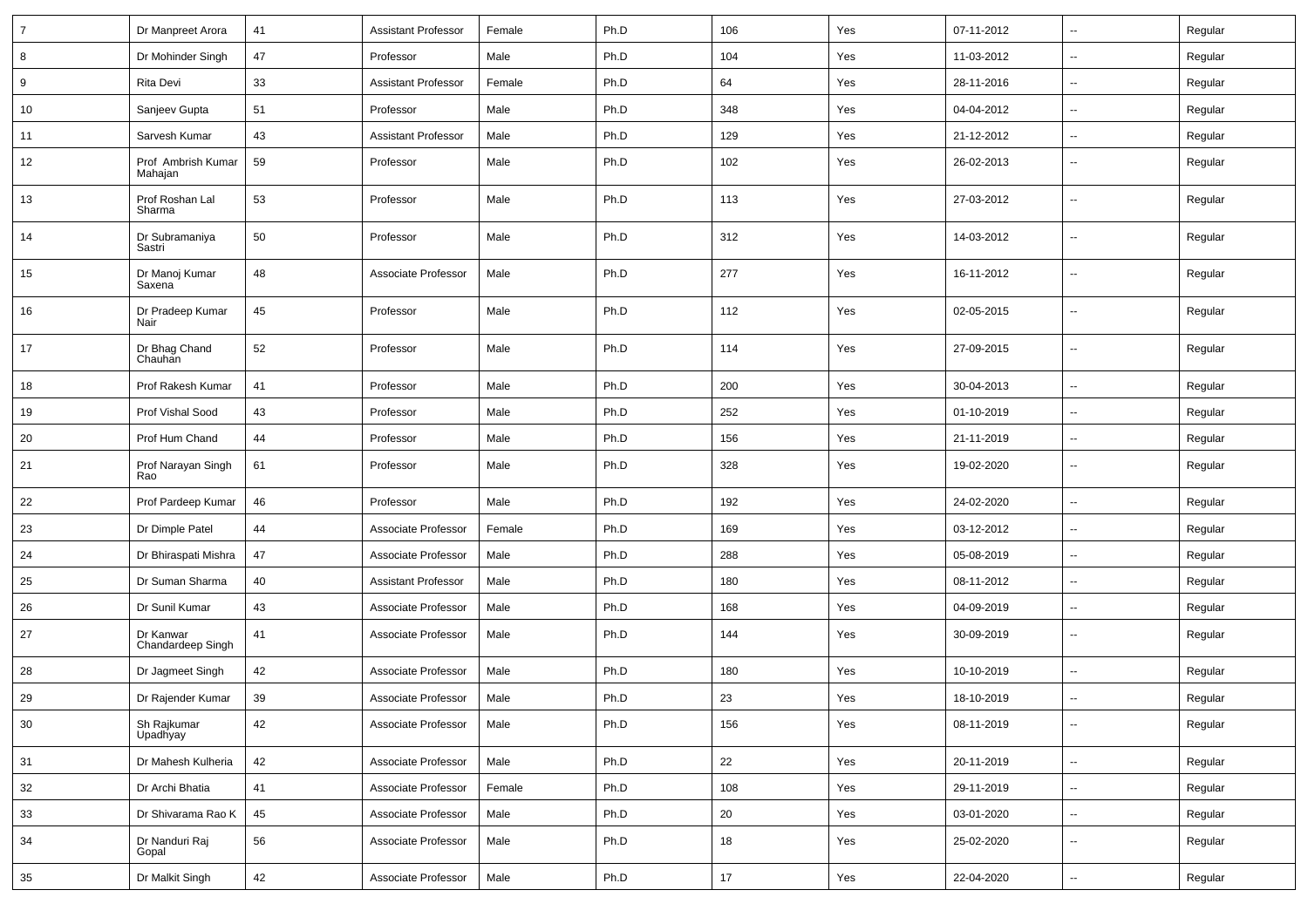| 36 | Dr Khem Raj<br>Sharma        | 44 | <b>Assistant Professor</b> | Male   | Ph.D       | 180 | Yes | 07-11-2012 | $\sim$                   | Regular |
|----|------------------------------|----|----------------------------|--------|------------|-----|-----|------------|--------------------------|---------|
| 37 | Dr Vikram Singh              | 40 | <b>Assistant Professor</b> | Male   | Ph.D       | 106 | Yes | 08-11-2012 | $\sim$                   | Regular |
| 38 | Dr Arun Bhatia               | 37 | <b>Assistant Professor</b> | Male   | Ph.D       | 109 | Yes | 12-11-2012 | $\overline{\phantom{a}}$ | Regular |
| 39 | Dr Inder Vir Singh           | 39 | <b>Assistant Professor</b> | Male   | Ph.D       | 109 | Yes | 12-11-2012 | $\overline{\phantom{a}}$ | Regular |
| 40 | Dr Kamal Singh               | 37 | <b>Assistant Professor</b> | Male   | Ph.D       | 109 | Yes | 12-11-2012 | $\overline{\phantom{a}}$ | Regular |
| 41 | Dr Amit Kumar<br>Basantary   | 36 | <b>Assistant Professor</b> | Male   | Ph.D       | 109 | Yes | 14-11-2012 | --                       | Regular |
| 42 | Dr Manoj Dhiman              | 34 | <b>Assistant Professor</b> | Male   | Ph.D       | 109 | Yes | 16-11-2012 | $\overline{\phantom{a}}$ | Regular |
| 43 | Dr Chander Kant<br>Singh     | 37 | <b>Assistant Professor</b> | Male   | Ph.D       | 109 | Yes | 19-11-2012 | $\sim$                   | Regular |
| 44 | Dr Surender Verma            | 40 | <b>Assistant Professor</b> | Male   | Ph.D       | 109 | Yes | 19-11-2012 | $\sim$                   | Regular |
| 45 | Dr Sachin Kumar<br>Srivastva | 40 | <b>Assistant Professor</b> | Male   | Ph.D       | 106 | Yes | 20-11-2012 | $\overline{\phantom{a}}$ | Regular |
| 46 | Dr Ankit Tandon              | 40 | <b>Assistant Professor</b> | Male   | Ph.D       | 106 | Yes | 22-11-2012 | $\sim$                   | Regular |
| 47 | Dr Anurag Linda              | 45 | <b>Assistant Professor</b> | Male   | Ph.D       | 109 | Yes | 22-11-2012 | $\overline{\phantom{a}}$ | Regular |
| 48 | Dr Dalip Singh<br>Verma      | 45 | <b>Assistant Professor</b> | Male   | Ph.D       | 106 | Yes | 22-11-2012 | $\overline{\phantom{a}}$ | Regular |
| 49 | Dr Keshav Singh<br>Rawat     | 39 | <b>Assistant Professor</b> | Male   | Ph.D       | 109 | Yes | 23-11-2012 | --                       | Regular |
| 50 | Dr Ayan Chatterjee           | 42 | <b>Assistant Professor</b> | Male   | Ph.D       | 109 | Yes | 26-11-2012 | $\overline{\phantom{a}}$ | Regular |
| 51 | Dr Jagdish Kumar             | 36 | <b>Assistant Professor</b> | Male   | Ph.D       | 109 | Yes | 26-11-2012 | $\overline{\phantom{a}}$ | Regular |
| 52 | Dr Hem Raj                   | 38 | <b>Assistant Professor</b> | Male   | Ph.D       | 109 | Yes | 30-11-2012 | $\overline{\phantom{a}}$ | Regular |
| 53 | Dr Smt Ambreen<br>Jamali     | 35 | <b>Assistant Professor</b> | Female | Ph.D       | 109 | Yes | 30-11-2012 | $\sim$                   | Regular |
| 54 | Smt Shaweta Nanda            | 36 | <b>Assistant Professor</b> | Female | Ph.D       | 109 | Yes | 03-12-2012 | $\overline{\phantom{a}}$ | Regular |
| 55 | Dr Shabab Ahmad              | 37 | <b>Assistant Professor</b> | Male   | Ph.D       | 109 | Yes | 07-12-2012 | $\overline{\phantom{a}}$ | Regular |
| 56 | Dr Shailender<br>Kumar Verma | 35 | <b>Assistant Professor</b> | Male   | Ph.D       | 108 | Yes | 26-12-2012 | --                       | Regular |
| 57 | Dr K B S Krishna             | 41 | <b>Assistant Professor</b> | Male   | Ph.D       | 104 | Yes | 31-12-2012 | $\overline{\phantom{a}}$ | Regular |
| 58 | Dr Subhankar<br>Chatterjee   | 46 | <b>Assistant Professor</b> | Male   | Ph.D       | 108 | Yes | 31-12-2012 | $\overline{\phantom{a}}$ | Regular |
| 59 | Dr Archana Katoch            | 50 | <b>Assistant Professor</b> | Female | Ph.D       | 104 | Yes | 24-01-2013 | $\sim$                   | Regular |
| 60 | Sh Kuldeep Singh             | 44 | <b>Assistant Professor</b> | Male   | <b>NET</b> | 107 | Yes | 30-01-2013 | $\sim$                   | Regular |
| 61 | Dr Ram Pravesh Rai           | 40 | <b>Assistant Professor</b> | Male   | Ph.D       | 103 | Yes | 13-02-2013 | $\sim$                   | Regular |
| 62 | Sh Hari Krishan B            | 36 | <b>Assistant Professor</b> | Male   | <b>NET</b> | 106 | Yes | 15-02-2013 | $\sim$                   | Regular |
| 63 | Dr Harsh Mishra              | 37 | <b>Assistant Professor</b> | Male   | Ph.D       | 106 | Yes | 18-02-2013 | $\sim$                   | Regular |
| 64 | Dr Navneet Sharma            | 43 | Assistant Professor        | Male   | Ph.D       | 102 | Yes | 01-07-2013 | $\sim$                   | Regular |
| 65 | Dr Anu G S                   | 42 | <b>Assistant Professor</b> | Male   | Ph.D       | 102 | Yes | 01-07-2013 | $\sim$                   | Regular |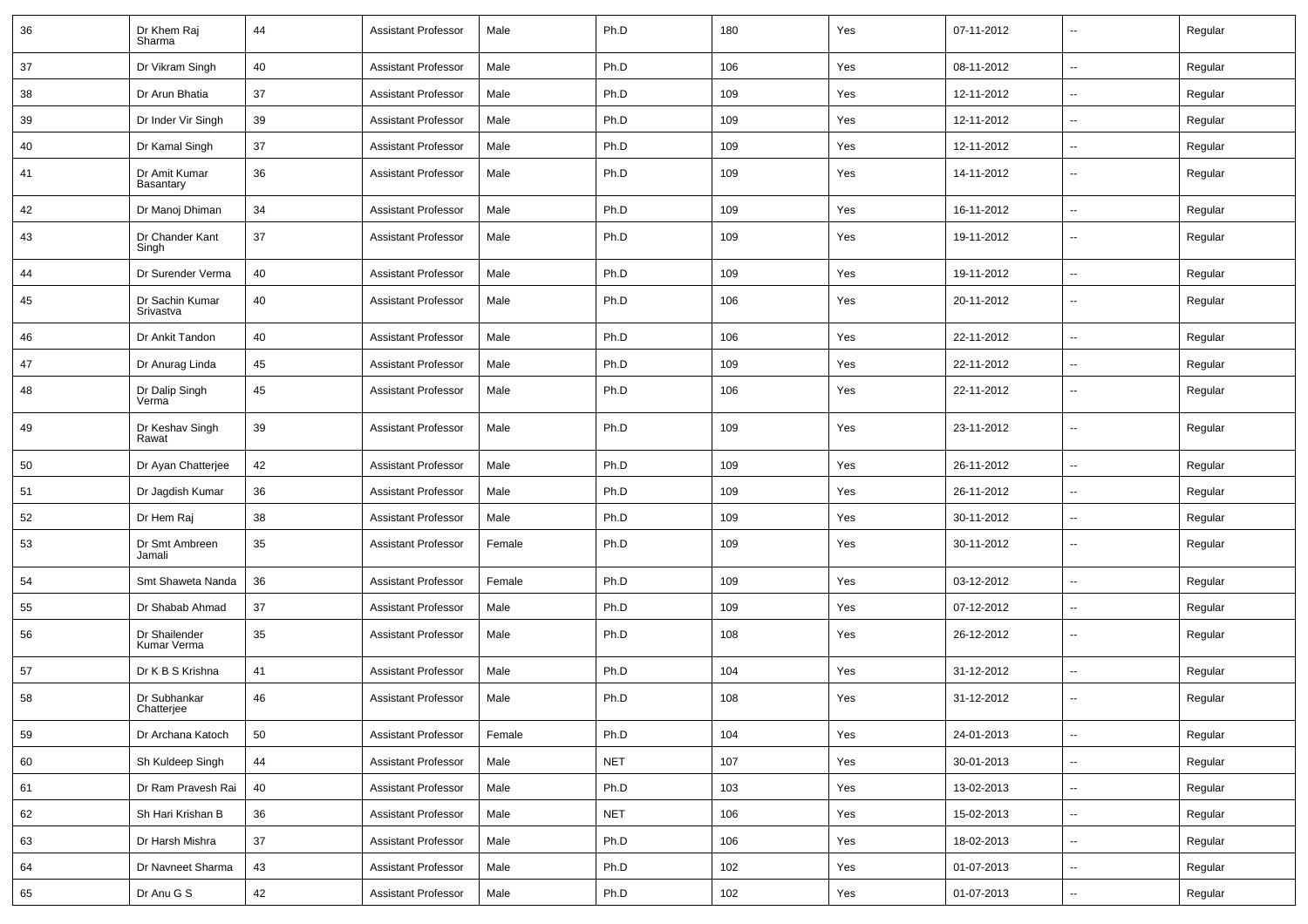| 66         | Dr Prakrati<br>Bhargava    | 39 | <b>Assistant Professor</b> | Female | Ph.D       | 102 | Yes | 01-07-2013 | -−                       | Regular |
|------------|----------------------------|----|----------------------------|--------|------------|-----|-----|------------|--------------------------|---------|
| 67         | Smt Renu Bhandari          | 38 | <b>Assistant Professor</b> | Female | <b>NET</b> | 102 | Yes | 01-07-2013 | н.                       | Regular |
| 68         | Dr S Sundararaman          | 48 | <b>Assistant Professor</b> | Male   | Ph.D       | 97  | Yes | 05-08-2013 | $\overline{\phantom{a}}$ | Regular |
| 69         | Dr Shreya Bakshi           | 35 | <b>Assistant Professor</b> | Female | Ph.D       | 61  | Yes | 21-11-2016 | --                       | Regular |
| 70         | Dr Dilbag Singh            | 39 | <b>Assistant Professor</b> | Male   | Ph.D       | 58  | Yes | 22-11-2016 | --                       | Regular |
| 71         | Dr Vivek Sharma            | 32 | <b>Assistant Professor</b> | Male   | Ph.D       | 55  | Yes | 11-05-2017 | $\mathbf{u}$             | Regular |
| 72         | Dr Archana Kumari          | 34 | <b>Assistant Professor</b> | Female | Ph.D       | 55  | Yes | 11-05-2017 | $\overline{\phantom{a}}$ | Regular |
| 73         | Dr Kuldeep Kumar           | 47 | <b>Assistant Professor</b> | Male   | Ph.D       | 52  | Yes | 11-05-2017 | н.                       | Regular |
| 74         | Sh Ajay Kumar              | 34 | <b>Assistant Professor</b> | Male   | <b>NET</b> | 55  | Yes | 12-05-2017 | $\overline{\phantom{a}}$ | Regular |
| 75         | Dr Bhajahari Das           | 40 | <b>Assistant Professor</b> | Male   | Ph.D       | 53  | Yes | 02-08-2017 | --                       | Regular |
| 76         | Dr Ved Prakash<br>Paliwal  | 42 | <b>Assistant Professor</b> | Male   | Ph.D       | 28  | Yes | 03-09-2019 | -−                       | Regular |
| 77         | Sh Dinesh Pal              | 37 | <b>Assistant Professor</b> | Male   | <b>NET</b> | 25  | Yes | 06-09-2019 | -−                       | Regular |
| 78         | Sh Manish Kumar<br>Gond    | 28 | <b>Assistant Professor</b> | Male   | <b>NET</b> | 25  | Yes | 06-09-2019 | Ξ.                       | Regular |
| 79         | Dr Gireesh Gaurav          | 44 | <b>Assistant Professor</b> | Male   | Ph.D       | 30  | Yes | 01-11-2019 | Ξ.                       | Regular |
| 80         | Dr Sanjay Kumar<br>Sharma  | 48 | <b>Assistant Professor</b> | Male   | Ph.D       | 26  | Yes | 05-11-2019 | $\overline{\phantom{a}}$ | Regular |
| 81         | Dr Nirupoma<br>Kardong     | 33 | <b>Assistant Professor</b> | Female | Ph.D       | 23  | Yes | 08-11-2019 | $\overline{\phantom{a}}$ | Regular |
| 82         | Dr Om Prakash<br>Prajapati | 35 | <b>Assistant Professor</b> | Male   | Ph.D       | 32  | Yes | 20-11-2019 | $\overline{\phantom{a}}$ | Regular |
| 83         | Dr Jyoti                   | 41 | <b>Assistant Professor</b> | Female | Ph.D       | 32  | Yes | 20-11-2019 | Щ,                       | Regular |
| 84         | Ms Aaradhana<br>Singh      | 27 | <b>Assistant Professor</b> | Female | <b>NET</b> | 32  | Yes | 21-11-2019 | ⊷.                       | Regular |
| 85         | Dr Preeti Singh            | 36 | <b>Assistant Professor</b> | Female | Ph.D       | 22  | Yes | 21-11-2019 | н.                       | Regular |
| 86         | Dr Priya Sharma            | 58 | <b>Assistant Professor</b> | Female | Ph.D       | 22  | Yes | 21-11-2019 | ⊷.                       | Regular |
| 87         | Dr Vimal Kumar<br>Kashyap  | 36 | <b>Assistant Professor</b> | Male   | Ph.D       | 32  | Yes | 22-11-2019 | $\overline{\phantom{a}}$ | Regular |
| 88         | Dr Amrendra Kumar          | 45 | <b>Assistant Professor</b> | Male   | Ph.D       | 22  | Yes | 22-11-2019 |                          | Regular |
| ${\bf 89}$ | Dr Shveta Sharma           | 41 | <b>Assistant Professor</b> | Female | Ph.D       | 22  | Yes | 22-11-2019 | Щ,                       | Regular |
| 90         | Dr Yogesh Kumar<br>Gupta   | 42 | <b>Assistant Professor</b> | Male   | Ph.D       | 22  | Yes | 22-11-2019 | Щ,                       | Regular |
| 91         | Dr Arundhati<br>Sharma     | 37 | <b>Assistant Professor</b> | Female | Ph.D       | 21  | Yes | 29-11-2019 | u.                       | Regular |
| 92         | Dr Raghavendra<br>Yadav    | 32 | <b>Assistant Professor</b> | Male   | Ph.D       | 21  | Yes | 02-12-2019 | ц,                       | Regular |
| 93         | Sh Thuktan Negi            | 33 | <b>Assistant Professor</b> | Male   | <b>NET</b> | 29  | Yes | 12-02-2019 | $\sim$                   | Regular |